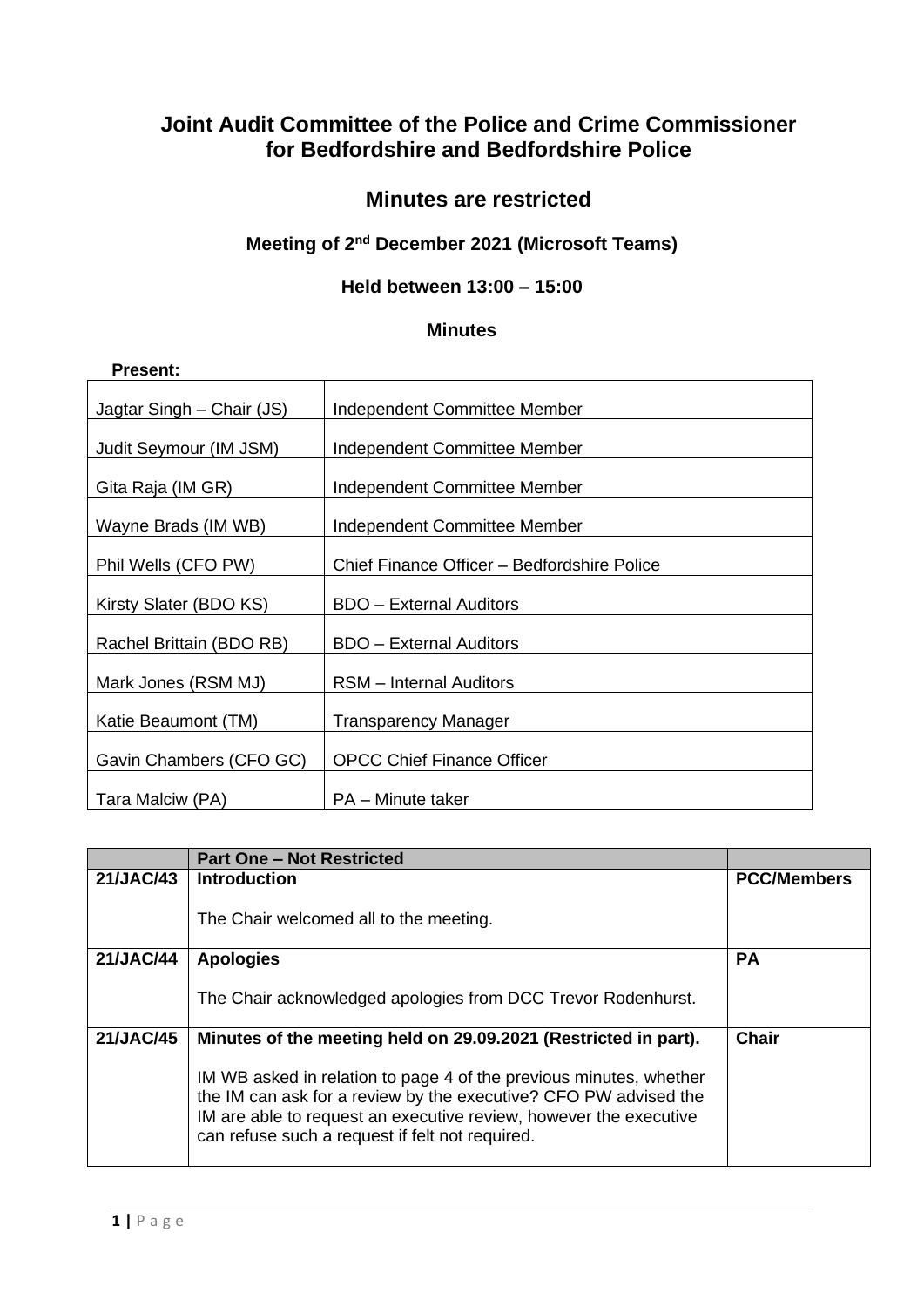|           | IM WB asked whether dates could be added to actions where<br>reviews are actively requested to ensure the dates are being<br>adhered to. CFO PW agreed this.                                                                                                                                                                                                                                                                                                                                                        |              |
|-----------|---------------------------------------------------------------------------------------------------------------------------------------------------------------------------------------------------------------------------------------------------------------------------------------------------------------------------------------------------------------------------------------------------------------------------------------------------------------------------------------------------------------------|--------------|
|           | The Chair advised the minutes of the previous meeting were<br>approved with acknowledgement to the comments made by IM WB.                                                                                                                                                                                                                                                                                                                                                                                          |              |
| 21/JAC/46 | <b>Actions Log</b>                                                                                                                                                                                                                                                                                                                                                                                                                                                                                                  | <b>Chair</b> |
|           | 21/JAC/33: CFO PW advised this role has been advertised but no<br>applications were received. It has been agreed that IM can provide<br>an advertorial input to promote the role.<br>21/JAC/42: Complete.<br>21/JAC/16: Complete<br>21/JAC/21.1: Complete<br>21/JAC/21.2: Complete<br>21/JAC/21.3: Complete<br>21/JAC/23.1: Complete<br>21/JAC/23.2: Complete<br>21/JAC/23.3: Complete<br>21/JAC/23.4: Complete<br>21/JAC/24.1: Complete<br>21/JAC/24.2: Complete<br>21/JAC/26.1: Complete<br>21/JAC/13.1: Complete |              |
|           | Action: PA to include review dates on actions moving forward to<br>ensure timeliness.                                                                                                                                                                                                                                                                                                                                                                                                                               |              |
|           | IM WB suggested the use of Parish magazines to support action<br>21/JAC/33, TM advised this method of advertisement is being<br>reviewed.                                                                                                                                                                                                                                                                                                                                                                           |              |
|           | IM JSM asked for the risk appetite to be recorded on the PCC Plan<br>document. TM advised she will add this item to the plan.                                                                                                                                                                                                                                                                                                                                                                                       |              |
|           | Action: TM to add the PCCs risk appetite to the PCC Plan<br>document.                                                                                                                                                                                                                                                                                                                                                                                                                                               |              |
|           | The Chair advised the action log evidence's the progress that the<br>JAC has made, actions are considered, and it is recognised where<br>further assurances are required.                                                                                                                                                                                                                                                                                                                                           |              |
| 21/JAC/47 | <b>Matters Arising</b>                                                                                                                                                                                                                                                                                                                                                                                                                                                                                              | <b>Chair</b> |
|           | There were no matters arising.                                                                                                                                                                                                                                                                                                                                                                                                                                                                                      |              |
| 21/JAC/48 | <b>Declarations of Interest (verbal)</b>                                                                                                                                                                                                                                                                                                                                                                                                                                                                            | <b>Chair</b> |
|           | There were no declarations of interest.                                                                                                                                                                                                                                                                                                                                                                                                                                                                             |              |
|           | <b>Part One - Not Restricted</b>                                                                                                                                                                                                                                                                                                                                                                                                                                                                                    |              |
| 21/JAC/49 | a) Strategic Risk Register of the Police and Crime<br><b>Commissioner for Bedfordshire</b>                                                                                                                                                                                                                                                                                                                                                                                                                          | <b>CEO</b>   |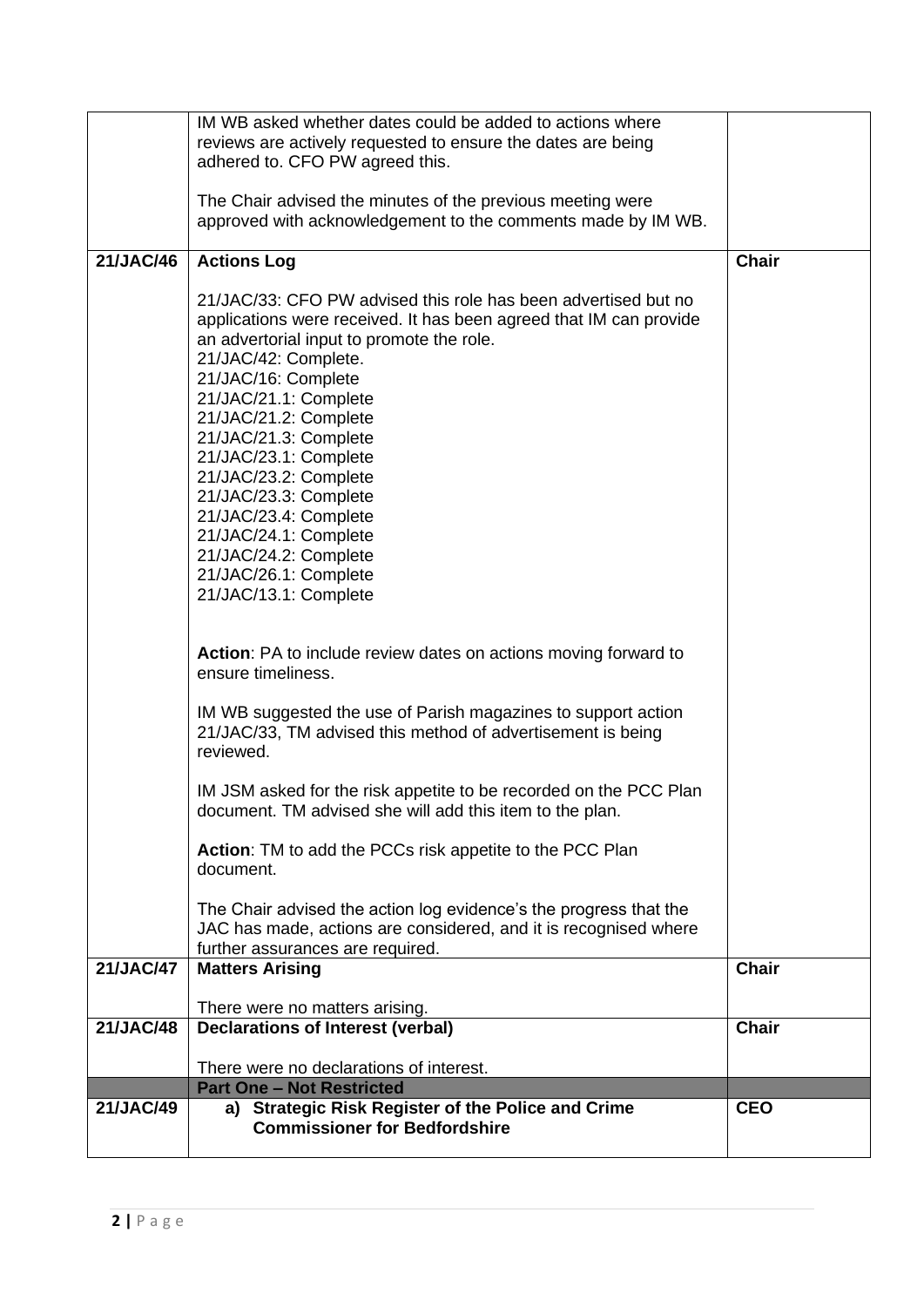| <b>21/JAC/50</b> | TM advised minor adjustments have been made to the Strategic Risk<br>Register following a partial review by Anna Villette. TM advised a full<br>review will be completed during the OPCC Workshop in January<br>2022.<br>TM advised Anna Villette is completing a full review of the OPCC,<br>changes are anticipated following this review. TM asked whether<br>JAC members could attend the OPCC Workshops in 2022 to provide<br>advice on risk management.<br>The Chair advised he was assured that the Strategic Risk Register is<br>managed as a live document.<br>CFO GC advised the financial position remains fluid, a 3-year<br>settlement is expected which will be confirmed in December 2021.<br>IM WB and IM JSM advised they can support the OPCC Workshops<br>in January 2022.<br>Action: TM to invite an agreed number of JAC representatives to the<br>OPCC Workshops in January 2022.<br>The Chair asked for a summary session with the CE and CFO PW<br>once the OPCC Workshop has taken place, so he is sighted on any<br>outcomes. The Chair advised he will not attend the Workshop to<br>remain independent from the discussions.<br><b>External Audit</b> |            |
|------------------|-----------------------------------------------------------------------------------------------------------------------------------------------------------------------------------------------------------------------------------------------------------------------------------------------------------------------------------------------------------------------------------------------------------------------------------------------------------------------------------------------------------------------------------------------------------------------------------------------------------------------------------------------------------------------------------------------------------------------------------------------------------------------------------------------------------------------------------------------------------------------------------------------------------------------------------------------------------------------------------------------------------------------------------------------------------------------------------------------------------------------------------------------------------------------------------|------------|
|                  |                                                                                                                                                                                                                                                                                                                                                                                                                                                                                                                                                                                                                                                                                                                                                                                                                                                                                                                                                                                                                                                                                                                                                                                   |            |
|                  |                                                                                                                                                                                                                                                                                                                                                                                                                                                                                                                                                                                                                                                                                                                                                                                                                                                                                                                                                                                                                                                                                                                                                                                   |            |
|                  | a) Audit Update - Progress                                                                                                                                                                                                                                                                                                                                                                                                                                                                                                                                                                                                                                                                                                                                                                                                                                                                                                                                                                                                                                                                                                                                                        | <b>BDO</b> |
|                  | BDO RB advised the implications of Covid-19 meant planning or<br>interim early work did not take place as deadlines were delayed, the<br>entire audit was condensed into one visit.                                                                                                                                                                                                                                                                                                                                                                                                                                                                                                                                                                                                                                                                                                                                                                                                                                                                                                                                                                                               |            |
|                  | BDO RB advised progress has been made and conclusions have<br>been achieved on several risk areas, the number of adjustments<br>required are limited to pensions adjustments. BDO RB advised the<br>audit will be finalised in coming weeks, with an opinion to be issued<br>before Christmas. A separate report will be issued for the Use of<br>Resources. The Commentary of the Auditors Annual Report will be<br>issued within 3 months of the opinion.                                                                                                                                                                                                                                                                                                                                                                                                                                                                                                                                                                                                                                                                                                                       |            |
|                  | BDO KS presented the current 2021 audit completion report, BDO<br>KS advised all areas will be updated once the audit is complete.                                                                                                                                                                                                                                                                                                                                                                                                                                                                                                                                                                                                                                                                                                                                                                                                                                                                                                                                                                                                                                                |            |
|                  | BDO KS advised the Executive Summary stated there is no need to<br>alter the audit opinion, the force was true and fair with regards to<br>financial statements and there are no significant weaknesses in<br>relation to value for money.                                                                                                                                                                                                                                                                                                                                                                                                                                                                                                                                                                                                                                                                                                                                                                                                                                                                                                                                        |            |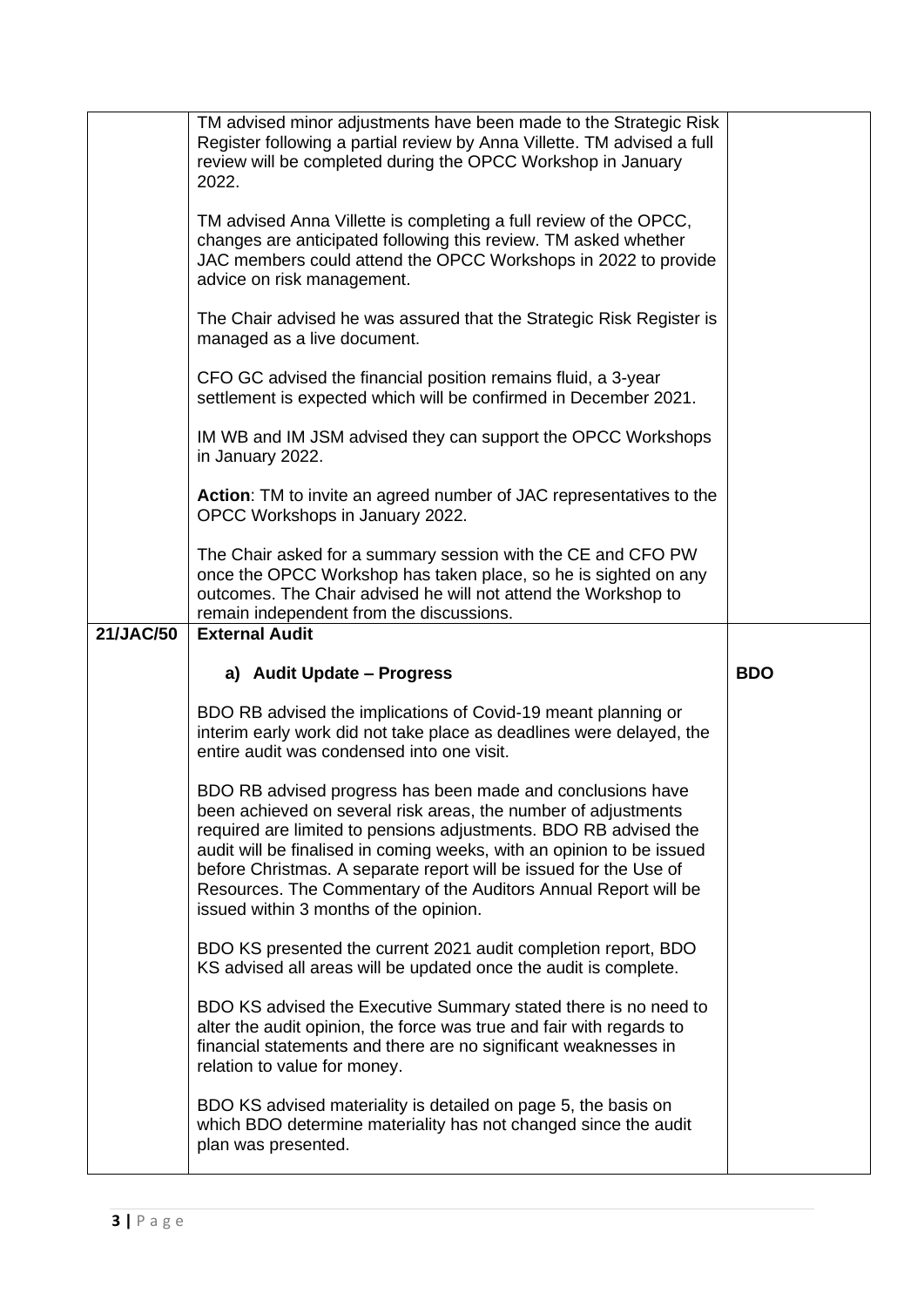| BDO KS advised there were no changes made to the audit risks,                                                                                                                                                                                                                                                                                                                                                                                                                 |  |
|-------------------------------------------------------------------------------------------------------------------------------------------------------------------------------------------------------------------------------------------------------------------------------------------------------------------------------------------------------------------------------------------------------------------------------------------------------------------------------|--|
| however errors were identified in relation to the pension liability.                                                                                                                                                                                                                                                                                                                                                                                                          |  |
| BDO KS advised all journals have been received and there is<br>currently no indication of management override, this is however<br>subject to review by BDO KS and BDO RB.                                                                                                                                                                                                                                                                                                     |  |
| BDO KS advised the valuation of assets risk has been reviewed<br>there have been insignificant value changes in most assets.                                                                                                                                                                                                                                                                                                                                                  |  |
| BDO KS advised the valuation of pension liability was reviewed,<br>there were 2 unadjusted errors which relate to local government<br>pension schemes. BDO are content that the errors are not easily<br>within management's ability to control. The pension fund auditor<br>reported that the material variance is in error so that would be<br>immaterial, the IS19 report will be reviewed as a result. Additionally,<br>a PCC and CC adjusted error was noted on page 26. |  |
| BDO KS advised that overall, the risks fall within a reasonable range<br>and details of assumptions and consideration are detailed in the risk<br>write up.                                                                                                                                                                                                                                                                                                                   |  |
| BDO KS advised page 19, confirms that BDO have reviewed the<br>management assessment of going concern, some financial<br>challenges were noted, however it was agreed there is no material<br>uncertainty over the going concern status of the entities.                                                                                                                                                                                                                      |  |
| BDO KS advised there were errors identified in the renumeration and<br>exit package disclosures as BDO don't utilise our large materiality<br>and triviality levels to audit these areas.                                                                                                                                                                                                                                                                                     |  |
| BDO KS advised, there are classification issues with the CC and<br>PCC balance sheets, the error was the moving of balance sheet<br>items between accounts so there was no impact on the bottom line.                                                                                                                                                                                                                                                                         |  |
| BDO KS advised the misclassification error related to the previously<br>non-specific grant now becoming specific, a request has been made<br>to reverse this classification.                                                                                                                                                                                                                                                                                                  |  |
| BDO recommended the deactivation of leavers from the main<br>financial system, the sample was taken from BCH not Bedfordshire<br>specifically therefore the same recommendation was issued across<br>all three forces. BDO KS advised a process is now in place to<br>prevent this.                                                                                                                                                                                           |  |
| BDO KS advised outstanding matters are detailed on page 43, BDO<br>are still awaiting responses to some queries on income. BDO have<br>asked for a line management review of debtors to compare to the<br>PCC and CC statements.                                                                                                                                                                                                                                              |  |
| BDO KS advised 14 of the 15 PPE samples have been received and<br>they are concluding on the last samples, BDO will then complete<br>subsequent event work and agree adjustments to be made in the<br>final set of financial statements.                                                                                                                                                                                                                                      |  |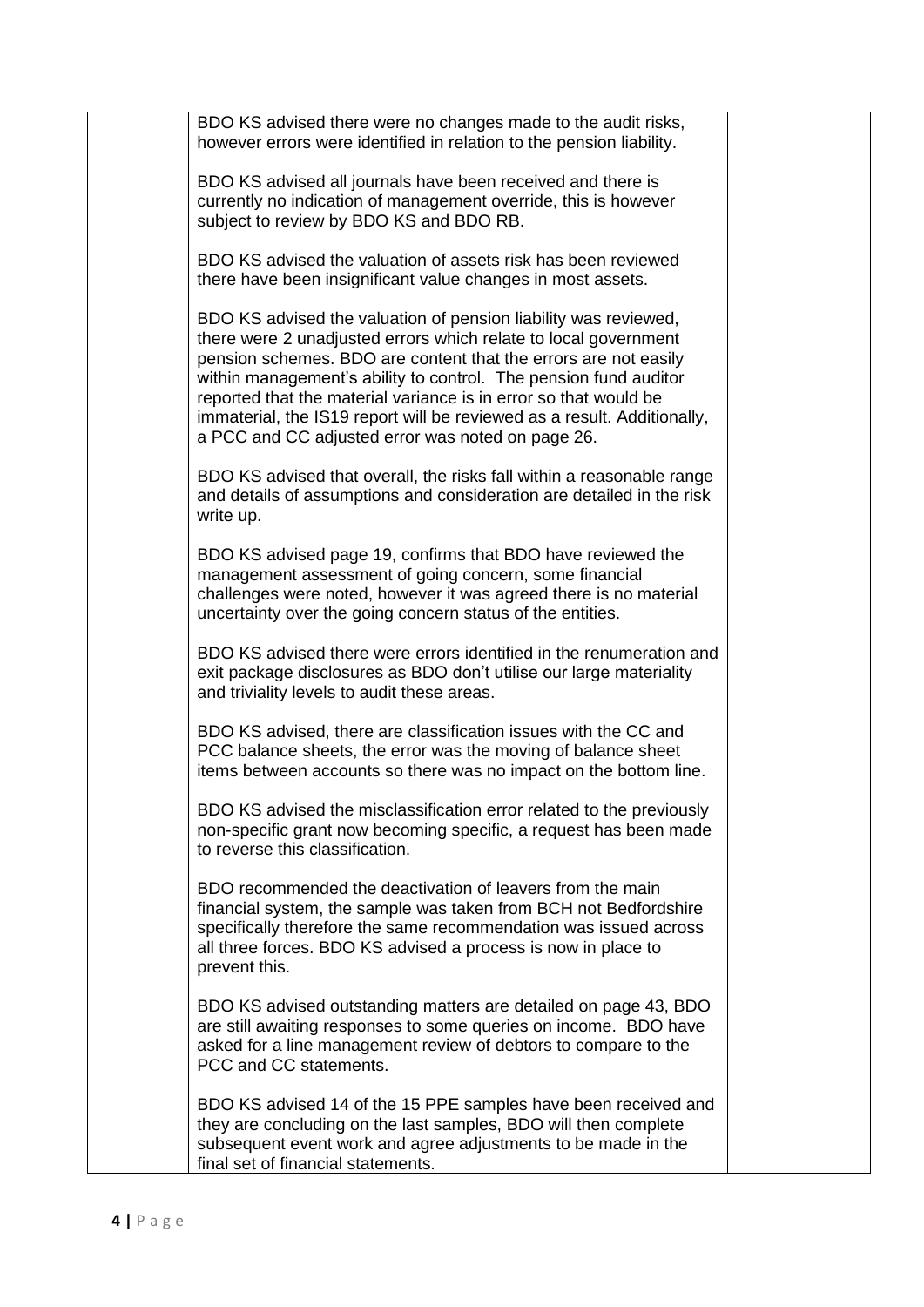|           | IM WB stated there were 11 samples of people who were not<br>deactivated from system, what percentage of the population of<br>leavers does this equate to? BDO KS advised the sample is<br>representative and reassurance was given that once people leave,<br>they will not be able to access systems as they would require<br>hardware to access it. Of the 11, only 2 people were able to access<br>systems however they did not attempt to do so. IM WB suggested<br>this poses an opportunity for fraud. BDO KS advised the sample saw<br>no implications from 2 people not being deactivated. |            |
|-----------|-----------------------------------------------------------------------------------------------------------------------------------------------------------------------------------------------------------------------------------------------------------------------------------------------------------------------------------------------------------------------------------------------------------------------------------------------------------------------------------------------------------------------------------------------------------------------------------------------------|------------|
|           | IM WB asked for fraud attempts to be reported to the JAC, CFO PW<br>advised these issues would be raised by him.                                                                                                                                                                                                                                                                                                                                                                                                                                                                                    |            |
|           | BDO KS advised the appendices detail how assurances were given.<br>IM JSM asked whether a further level of assurance can be given by<br>auditing the auditors? BDO RB advised the auditors are audited by<br>several regulators, an FRC Report is released annual with the<br>findings for those auditing over £500,000 million so these audits<br>would not be covered, however the QAD and local audit reports will<br>offer reassurance. BDO RB advised there are internal assurance<br>procedures where files are selected for review annually and<br>concerns will be addressed.               |            |
|           | The Chair asked whether the assurance outcomes can be shared to<br>the JAC? BDO RB advised she will share the FRC report and the<br>local audit reports, and she will enquire as to whether the internal<br>audits can be shared externally in a redacted form.                                                                                                                                                                                                                                                                                                                                     |            |
|           | Action: BDO RB to share the FRC and local audit reports with the<br>JAC attendees and to circulate the outcome of the internal BDO<br>audits to the JAC attendees if permitted.                                                                                                                                                                                                                                                                                                                                                                                                                     |            |
|           | CFO PW advised he will contact the PCC and CC accordingly<br>regarding the points addressed in the report.                                                                                                                                                                                                                                                                                                                                                                                                                                                                                          |            |
| 21/JAC/51 | <b>Internal Audit</b>                                                                                                                                                                                                                                                                                                                                                                                                                                                                                                                                                                               | <b>RSM</b> |
|           | a) Internal Audit Progress Report                                                                                                                                                                                                                                                                                                                                                                                                                                                                                                                                                                   |            |
|           | RSM MJ advised the report was taken as read.                                                                                                                                                                                                                                                                                                                                                                                                                                                                                                                                                        |            |
|           | RSM MJ advised the BCH Plan report is in its final stages and will be<br>discussed at the next JAC meeting.                                                                                                                                                                                                                                                                                                                                                                                                                                                                                         |            |
|           | RSM MJ advised changes have been made to the BCH plan since<br>last meeting, however, there have been no changes to Bedfordshire<br>specific plan or the Bedfordshire element of the BCH plan. The BCH<br>changes made referred to the introduction of a Firearms Audit in<br>Quarter 4 in place of the Network Audit. There are agreed delays for<br>the Payroll Audit and the ICT Risk Assessment Audit will be replaced<br>by a Data Resilience Audit in Quarter 4.                                                                                                                              |            |
|           | b) Progress on recommendations                                                                                                                                                                                                                                                                                                                                                                                                                                                                                                                                                                      |            |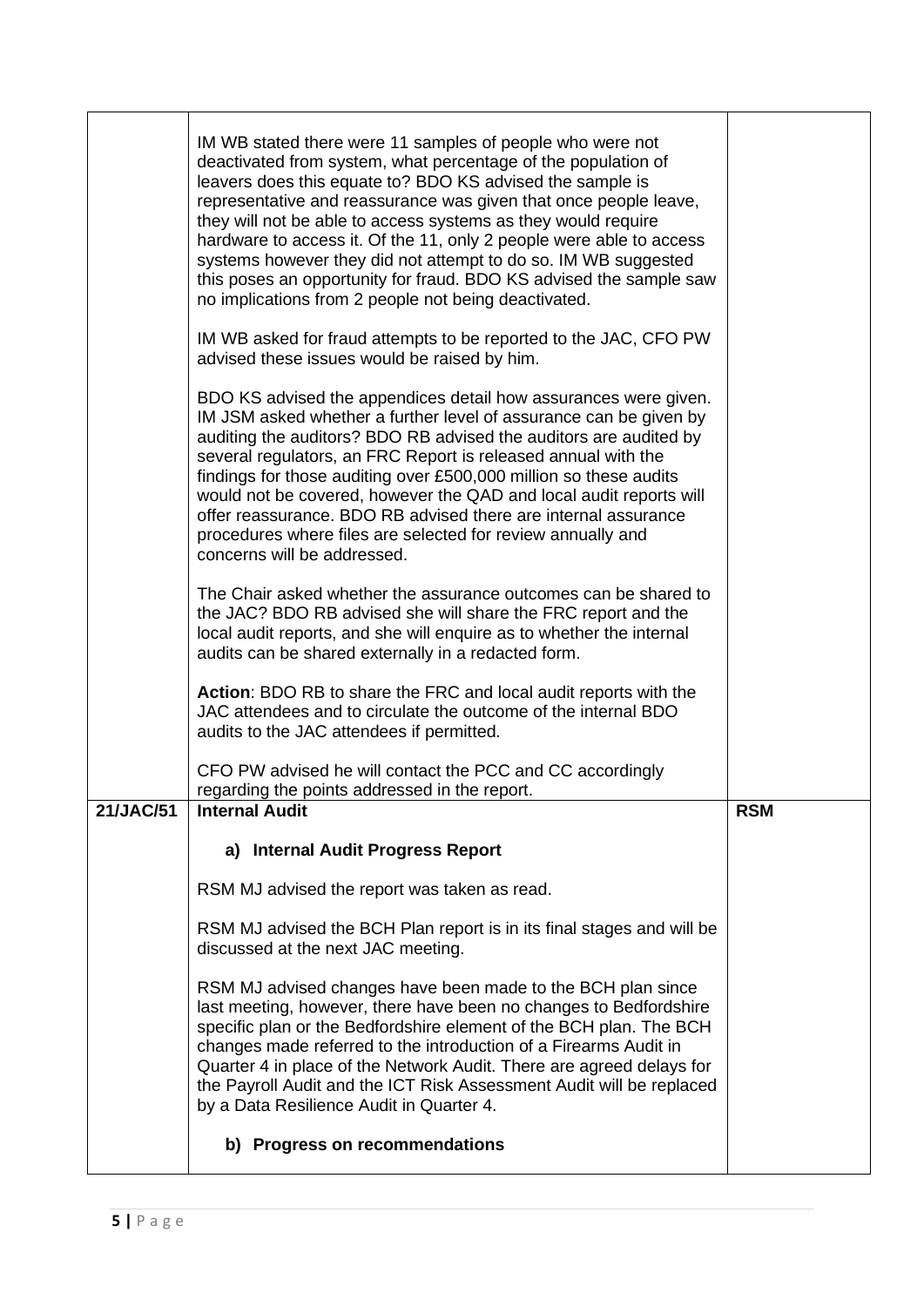| RSM MJ advised a Risk management Audit has been completed for<br>Bedfordshire. RSM concluded that there is a good process in place,<br>the Strategic Risk Register is consistent and allows controlled<br>documenting. RSM MJ advised the scoring on the Strategic Risk<br>Register is good and the JAC have regular oversight of the<br>processes.                                                                                                 |               |
|-----------------------------------------------------------------------------------------------------------------------------------------------------------------------------------------------------------------------------------------------------------------------------------------------------------------------------------------------------------------------------------------------------------------------------------------------------|---------------|
| RSM MJ advised there was an issue recorded with the Risk, Action,<br>Issues and Decisions (RAID) logs used by the force which replace<br>minutes for several meetings. It was found that the RAID logs did not<br>provide reasonable assurance for the force as the recording was<br>inconsistent, an action was agreed to address this issue.                                                                                                      |               |
| RSM MJ advised the BCH report related to remote working, an<br>opinion has not been given as this is a Herts led report, however 2<br>priority actions were agreed with management as ICT information<br>security policies were not well socialised and there is a need for<br>mandatory training on these aspects. There is also a need to review<br>current information security training, particularly the remote based<br>data backup controls. |               |
| IM JSM asked what penetration testing takes place in force<br>regarding phishing? CFO PW advised he will clarify this for the next<br>meeting however he confirmed that mandatory training is provided to<br>the force, and it placed on each person's screen blocking the use of<br>their device until they read and accept the training information.                                                                                              |               |
| <b>Action:</b> CFO PW to identify the process for penetration testing the<br>force against phishing.                                                                                                                                                                                                                                                                                                                                                |               |
| RSM MJ advised the final report is led by Cambs which is a<br>procurement report, the auditors reviewed the extent to which<br>actions have been implemented and poor progress was reported,<br>therefore several further actions have been assigned.                                                                                                                                                                                               |               |
| RSM MJ advised one concern is that quotes are not being obtained<br>for purchases over £50,000. CFO PW advised the force now uses a<br>process where a PO is not issued until the appropriate quotes are<br>evidenced.                                                                                                                                                                                                                              |               |
| The Chair advised some purchases will have a single provider; these<br>will be covered by an STA. CFO PW advised a follow up audit will<br>take place to ensure these measures provide assurance.                                                                                                                                                                                                                                                   | <b>CFO PW</b> |
| The Chair stated a concern over the forces abstraction from core<br>duties to support mental health incidents. CFO PW advised the force<br>work with a mental health triage team who assist with these incidents<br>to reduce risk.                                                                                                                                                                                                                 |               |
| IM WB advised the survey outcomes stated 36% of the force did not<br>feel they had adequate ICT training. CFO PW advised the force is<br>increasing its understanding of systems, such as M365, work is<br>ongoing to understand where people require support to offer this<br>whether they are working in the estate or at home.                                                                                                                   |               |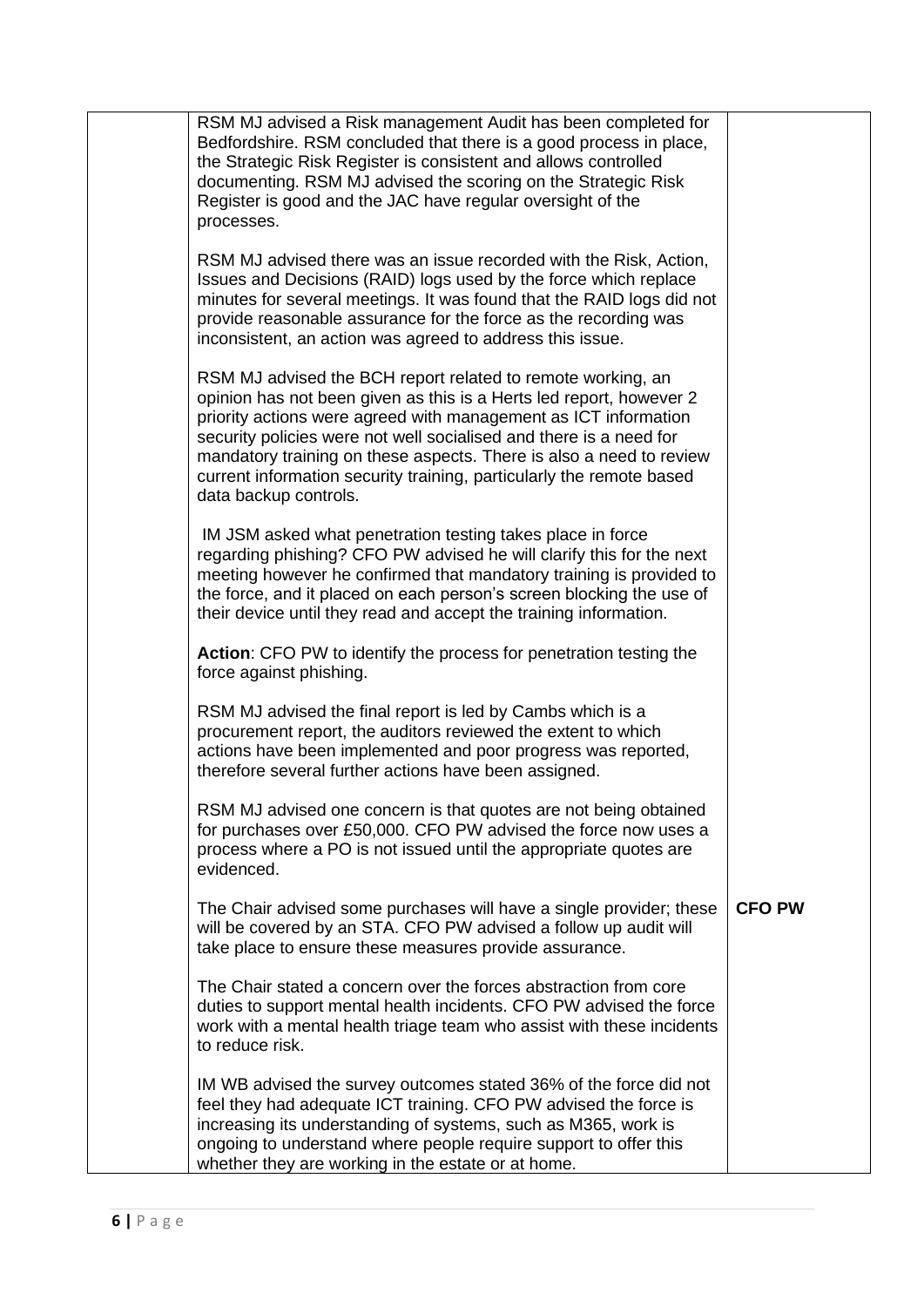|           | IM WB advised the Emergency Services News Briefing is helpful,<br>however the OPCC have a Strategic Risk recorded to accommodate<br>future changes to demand. IM WB asked where there are advisories<br>in place to ensure the force alongside partners is agile in its<br>preparedness.<br>IM JSM asked for sight of the Corporate and Governance<br>Framework document referenced on page 4. CFO PW advised he<br>will circulate this. |               |
|-----------|------------------------------------------------------------------------------------------------------------------------------------------------------------------------------------------------------------------------------------------------------------------------------------------------------------------------------------------------------------------------------------------------------------------------------------------|---------------|
|           | The Chair advised the reports were signed off.                                                                                                                                                                                                                                                                                                                                                                                           |               |
| 21/JAC/52 | <b>Force Overview</b>                                                                                                                                                                                                                                                                                                                                                                                                                    | <b>CFO PW</b> |
|           | CFO PW advised the force is seeing some performance pressures in<br>some areas due to an increase in the level of recorded crimes, this is<br>managed through Performance Board and the PCC holds the Chief<br>to account with regards to the Control Strategy.                                                                                                                                                                          |               |
|           | CFO PW advised the force understands the demand it experiences,<br>the areas of concern are calls to service, mental health, serious<br>sexual offences, and domestic abuse. CFO PW advised an FQIP<br>process is being run to manage the concern in the FCC. The FQIP<br>process will identify areas that require improvement.                                                                                                          |               |
|           | CFO PW advised the 7 Force Change Programme is in a good<br>place; a review is ongoing to understand the future requirements<br>however there is a likely dis-investment in to the 7 Force<br>Collaboration.                                                                                                                                                                                                                             |               |
|           | CFO PW advised item 10.2 will be amended before it is published as<br>it details the previous underspend.                                                                                                                                                                                                                                                                                                                                |               |
|           | IM JSM advised there is a lag between the crime rate and the solved<br>rate, CFO PW agreed and therefore a rolling average is obtained.                                                                                                                                                                                                                                                                                                  |               |
|           | IM JSM asked how the Be You implementation is being measured?<br>CFO PW advised the initial research methods will held again in 2022<br>to understand the changes in responses from the initial research<br>completed. CFO PW advised the Be You success can also be<br>measured in other areas such as attrition, PSD investigations and<br>cultural improvements.                                                                      |               |
|           | CFO PW advised the force is running the Above Difference<br>Programme to improve cultural intelligence.                                                                                                                                                                                                                                                                                                                                  |               |
|           | IM JSM asked how many projects there are in the Force Quality<br>Improvement Plan, CFO PW advised there are 4, Crime, Victim, and<br>Witness care, PPU and RMU.                                                                                                                                                                                                                                                                          |               |
|           | The Chair asked whether data will be reviewed to understand<br>statistically significant changes? CFO PW offered assurance that<br>where there are concerns, a Gold Group is implemented to address<br>this and where relevant external partners are contracted.                                                                                                                                                                         |               |